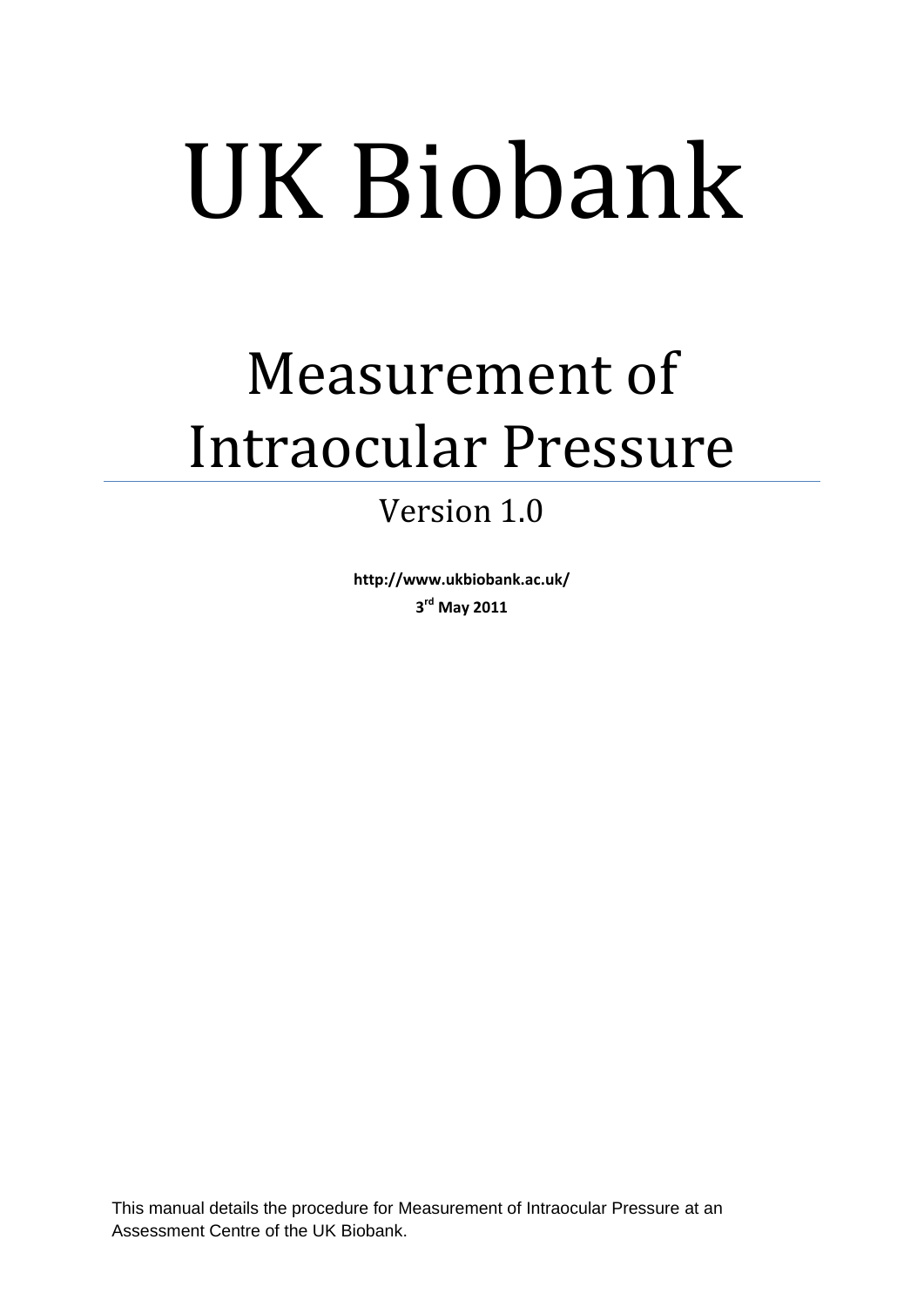#### **Contents**

#### <span id="page-1-0"></span>**1. Introduction**

**1.1:** This manual details the procedure for Measurement of Intraocular Pressure at an Assessment Centre of the UK Biobank. This is done at the 4th 'station' of the Assessment Centre visit, as listed in Table 1.

**Table 1:** sequence of assessment visit

|                | <b>Visit station</b>         | Assessments undertaken                                       |  |  |
|----------------|------------------------------|--------------------------------------------------------------|--|--|
| 1              | Reception                    | <b>Welcome &amp; registration</b><br>$\bullet$               |  |  |
|                |                              | Generating a USB key for Participants<br>$\bullet$           |  |  |
| $\overline{2}$ | <b>Touch screen Section</b>  | <b>Consent</b><br>$\bullet$                                  |  |  |
|                |                              | <b>Touch screen questionnaire</b><br>$\bullet$               |  |  |
|                |                              | <b>Hearing Test</b><br>$\bullet$                             |  |  |
|                |                              | Cognitive function tests (Shape, Pairs, Fluid<br>$\bullet$   |  |  |
|                |                              | Intelligence, Snap)                                          |  |  |
| 3              | Interview & blood pressure   | <b>Interviewer questionnaire</b><br>$\bullet$                |  |  |
|                |                              | <b>Blood pressure measurement</b><br>$\bullet$               |  |  |
|                |                              | <b>Measurement of arterial stiffness (Pulse</b><br>$\bullet$ |  |  |
|                |                              | <b>Wave Velocity)</b>                                        |  |  |
| $\overline{4}$ | Eye measurements             | <b>Visual acuity</b><br>$\bullet$                            |  |  |
|                |                              | <b>Auto-refraction</b><br>$\bullet$                          |  |  |
|                |                              | <b>Intraocular pressure</b><br>$\bullet$                     |  |  |
|                |                              | <b>Retinal image (OCT Scan)</b><br>$\bullet$                 |  |  |
| 5              | Physical measurements        | <b>Height (Standing and Sitting)</b><br>$\bullet$            |  |  |
|                |                              | <b>Hip &amp; waist measurement</b><br>$\bullet$              |  |  |
|                |                              | <b>Weight and Bio-impedance (Body</b><br>$\bullet$           |  |  |
|                |                              | <b>Composition) measurement</b>                              |  |  |
|                |                              | <b>Hand-grip strength</b><br>$\bullet$                       |  |  |
|                |                              | <b>Heel-bone ultrasound</b><br>$\bullet$                     |  |  |
|                |                              | <b>Spirometry (Lung function Test)</b><br>٠                  |  |  |
| 6              | Cardio (Physical fitness)    | <b>Exercise ECG (Cycling)</b><br>$\bullet$                   |  |  |
| $\overline{7}$ | Sample collection & exit     | <b>Blood samples collected</b><br>$\bullet$                  |  |  |
|                |                              | <b>Urine sample sought</b><br>$\bullet$                      |  |  |
|                |                              | Saliva sample sought<br>$\bullet$                            |  |  |
|                |                              | Consent & result summary printed<br>$\bullet$                |  |  |
|                |                              | Travel expense claim provided<br>$\bullet$                   |  |  |
| 8              | Web-based diet questionnaire | <b>Dietary assessment</b><br>$\bullet$                       |  |  |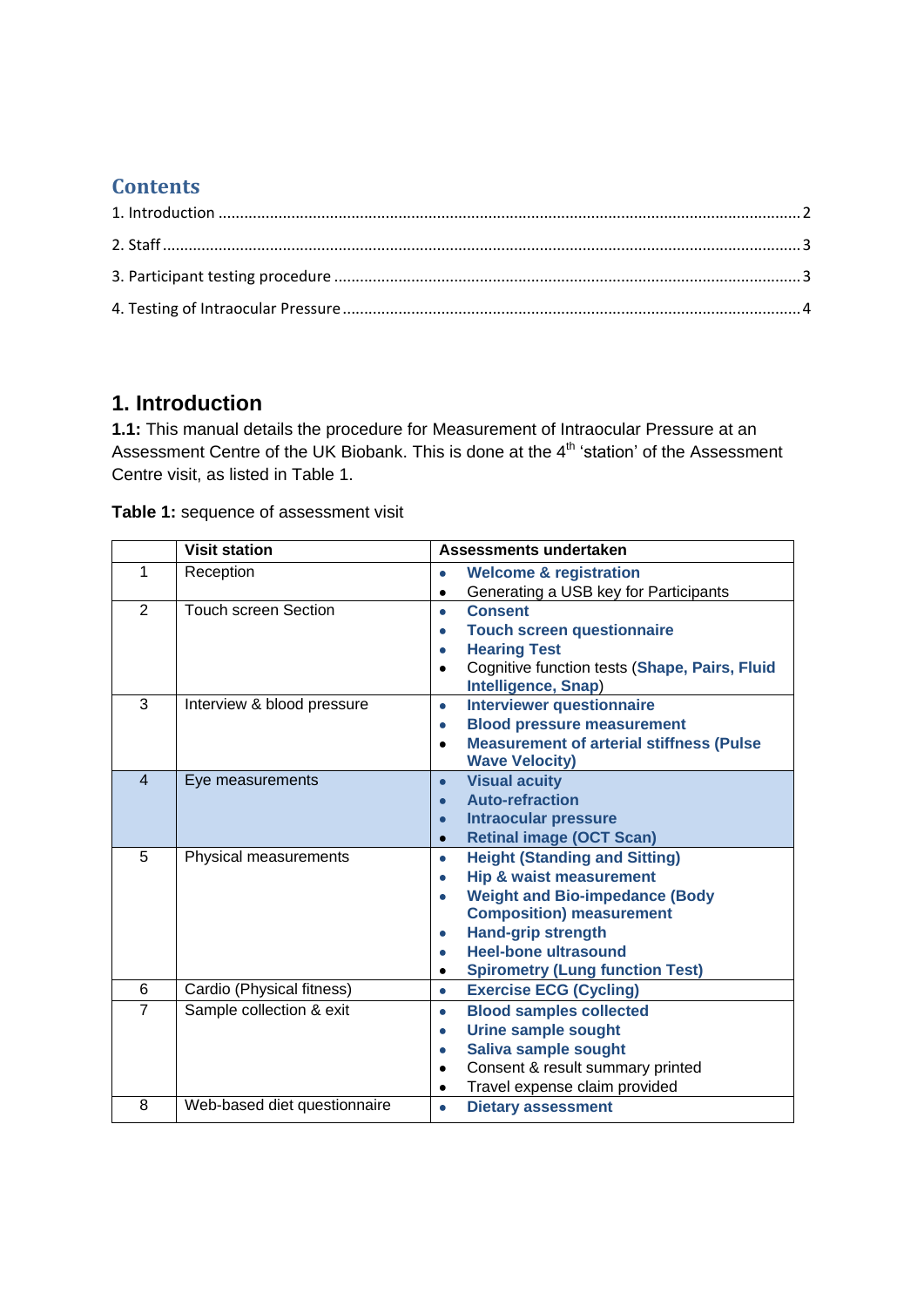**1.2:** Throughout this document, the term 'Participant' signifies a study participant who is taking part in the Assessment Centre process, regardless of whether they eventually give or withhold consent to take part in the UK Biobank study.

**1.3:** The collection of data from assessment visits uses the direct data entry system of the Assessment Centre Environment (ACE). This has five components **(Assessment Centre Environment)**, of which Vox operates the Ocular station of the assessment visit.

**1.4:** At the start of their visit, each participant is issued with a USB Key at the Reception station. This USB Key acts as a participant identifier (it contains Participant ID, name, date of birth and gender) and as a temporary storage device for the recorded data. As the participant progresses between stations, the USB key acts as an identifying token and also as a data transfer mechanism. At the Reception & Exit module, all data on the USB key is removed, after it has been backed up to the Assessment Centre head PC.

#### <span id="page-2-0"></span>**2. Staff**

Assessment centre technicians trained in this procedure are responsible for carrying it out. The Duty Manager oversees that all assessment centre staff work in accordance with the standard operating procedure.

#### <span id="page-2-1"></span>**3. Participant testing procedure**

**3.1:** High intraocular pressure can indicate glaucoma. It can be screened for using an optical response analyser, which measures the difference in air pressures at which the cornea flattens inwards and outwards, using a puff of air so there is no contact with the eye. The instrument used at the UK Biobank Assessment Centre is the Reichert Ocular Response Analyser (ORA; figure 1).

**Figure 1:** Reichert Ocular Response Analyser

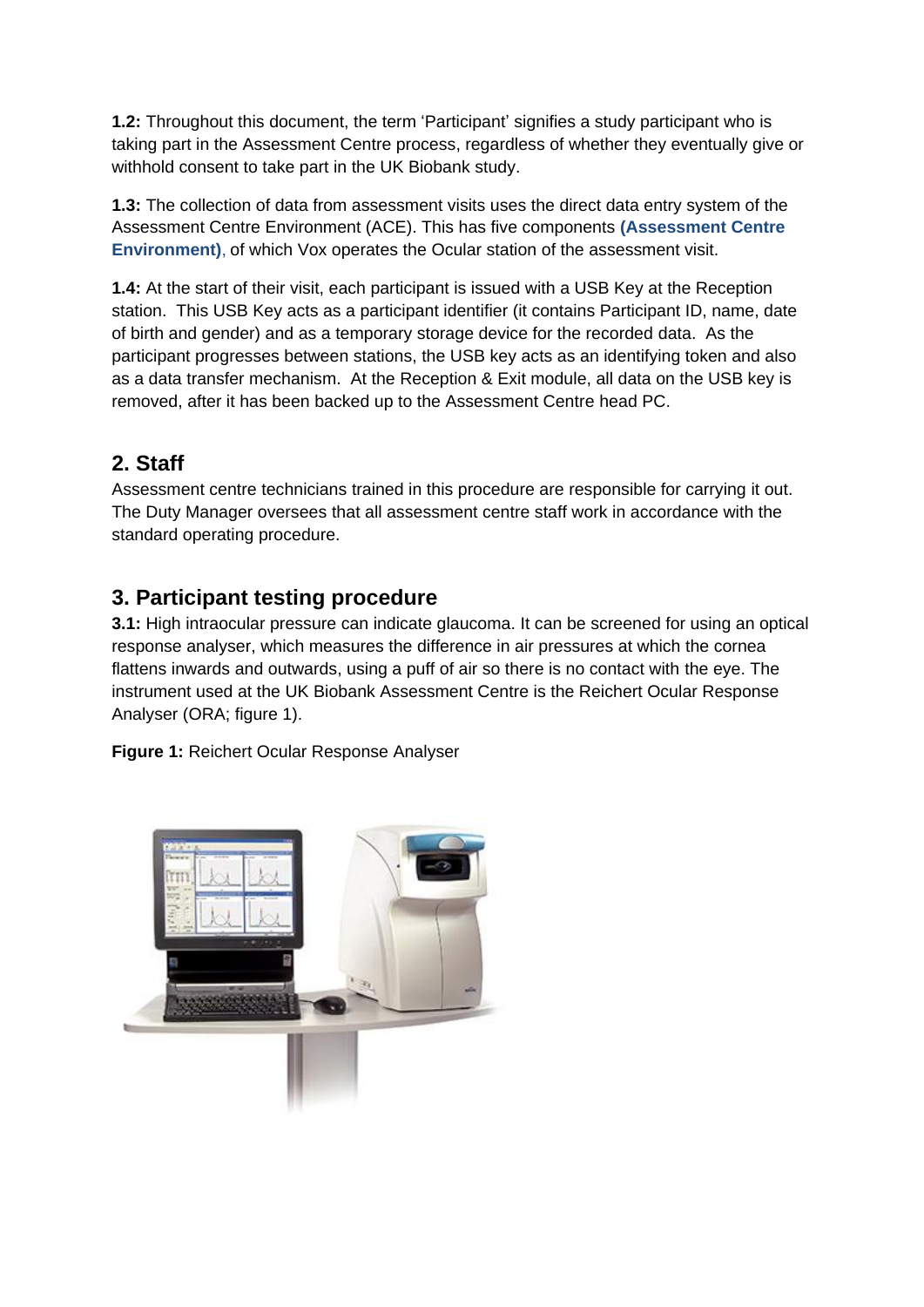**3.2:** Intraocular pressure is tested after the **Visual Acuity** and **Refraction** tests. The participant is seated in an enclosed dark room, free from sources of glare and conditioned to maintain the correct humidity and temperature for the efficient running of the eye measurement equipment. The participant's USB key remains in the computer, and Vox continues to operate following the previous tests at the station.

**3.3:** If the participant has had any eye surgery within the last 4 weeks they cannot have any Ocular measurements. Participants with possible eye infections do not undergo refraction, intra-ocular pressure or OCT measurements but may complete the Visual Acuity Measurement.

**3.4:** Before the testing session each day the dust cover is removed from the Reichert Ocular Response Analyser. The device is switched 'On' before switching the computer base unit on.

#### <span id="page-3-0"></span>**4. Testing of Intraocular Pressure**

**4.1:** The measurement procedure is explained to the participant and they are informed that this test will measure the pressure in the eye and that the measurement is taken when a gentle puff of air is felt against the eye. The right eye will be measured first, followed by the left eye. The participant is reassured that the device will move but will not touch the eye. They are reminded to remove glasses and contact lenses. Contact lens cases and solutions are provided for this purpose. If the participant does not wish to do this, the test is not performed and the reason is recorded.

**4.2:** On the Vox screen 'Measurable' is selected if Intraocular Pressure of the Right eye is measurable. If Intraocular Pressure cannot be measured the reason why this was not performed is selected (Equipment Failure or Other Reason; Other Reason can be either a reason from the drop down menu or free text entered in the blank window space). UK Biobank, Miss Caron Paterson : Ocular, Intra-Ocular Pressure (Right Eye) \* TRAINING/DEMONSTRATION VISIT \*

| Intra-Ocular Pressure, Right eye | C Measurable<br>C Not performed - equipment failure<br>C Not performed - other reason | Right          |
|----------------------------------|---------------------------------------------------------------------------------------|----------------|
|                                  |                                                                                       |                |
|                                  |                                                                                       |                |
|                                  |                                                                                       |                |
|                                  |                                                                                       |                |
| < Prev<br>Help                   | ----0---                                                                              | Next ><br>Lock |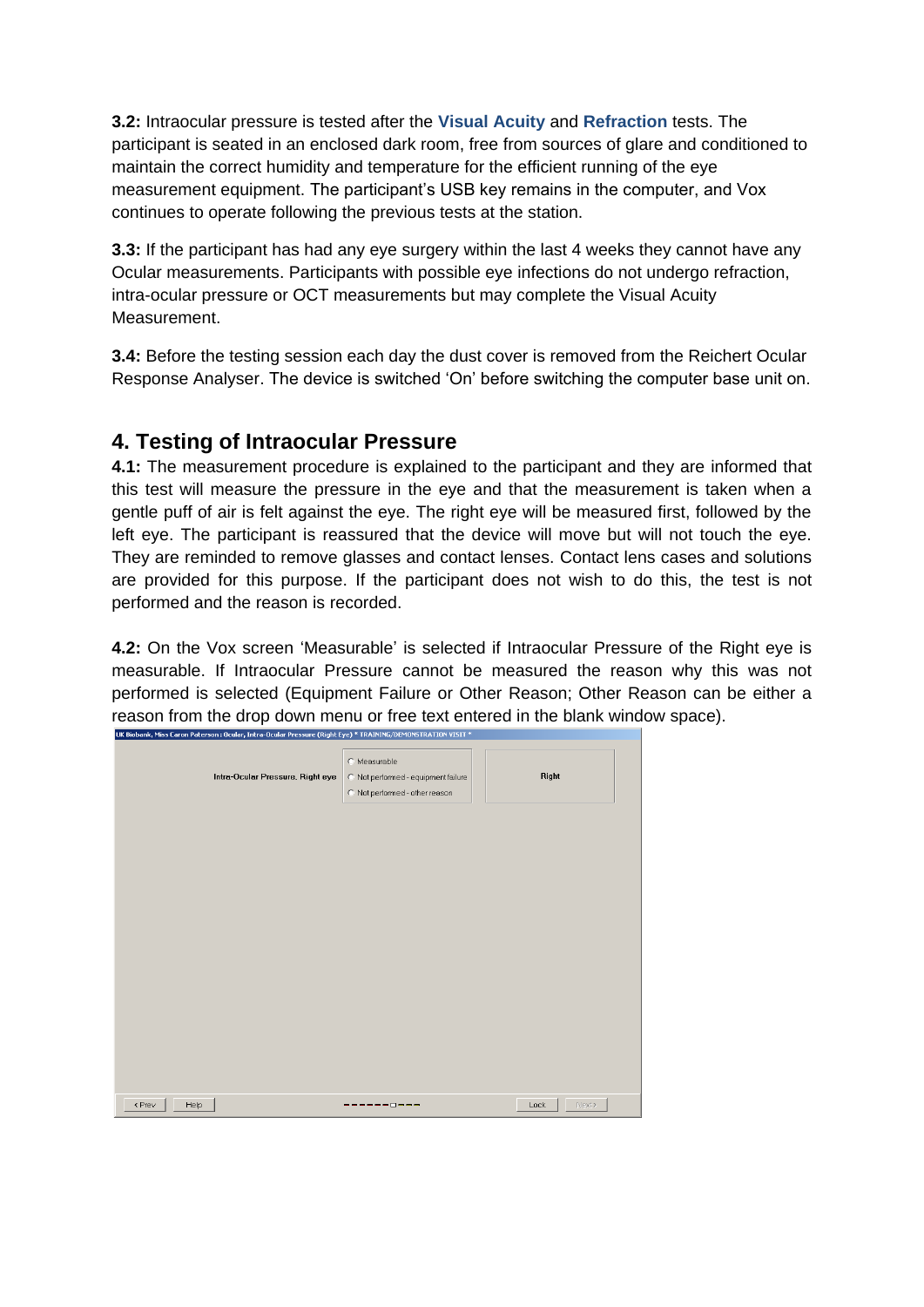**4.3:** The participant is positioned using the height-adjustable table to allow them to be sat up straight. The headrest is moved to the left side of the lens and the participant is instructed to place their forehead against the headrest (their chin should be almost resting against the device). It is checked that the participant's eyes are level with the black plastic dot on the side of the ORA device, and that the participant's hair is not between the eye and eye piece as this may affect the reading.

**4.4:** The participant is instructed to look down the barrel of the device using their right eye. They should view a ring of four red lights with a green light in the middle. If the participant cannot see some or any of these lights then their positioning is checked.

**4.5:** The Progress Log on a pop up window (below) shows the position of the headrest for the eye being measured. The headrest is checked to be in the correct position.

| <b>Measuring</b>                                                                                                 |        |
|------------------------------------------------------------------------------------------------------------------|--------|
| Measuring right eye                                                                                              | Start  |
| Progress log:                                                                                                    |        |
| Starting<br>Response received, Headrest positioned for right eye<br>Check headrest is fully located to the right |        |
|                                                                                                                  | Cancel |

**4.6:** Just prior to taking the measurement the participant is asked to blink a few times, then to keep both eyes wide open while staring straight ahead. They are reminded that only a gentle puff of air will be felt, but that nothing else will touch the eye.

**4.7:** The 'Start' button on Vox is selected. An audible click means that the test has been taken. The results are displayed on the Vox screen.

**4.8:** If the participant blinks during the measurement, the Progress Log shows that the measurement has not been taken. The operator clicks 'Measure' to attempt the test again. Once the results are displayed on the Vox screen, 'Next' is clicked.